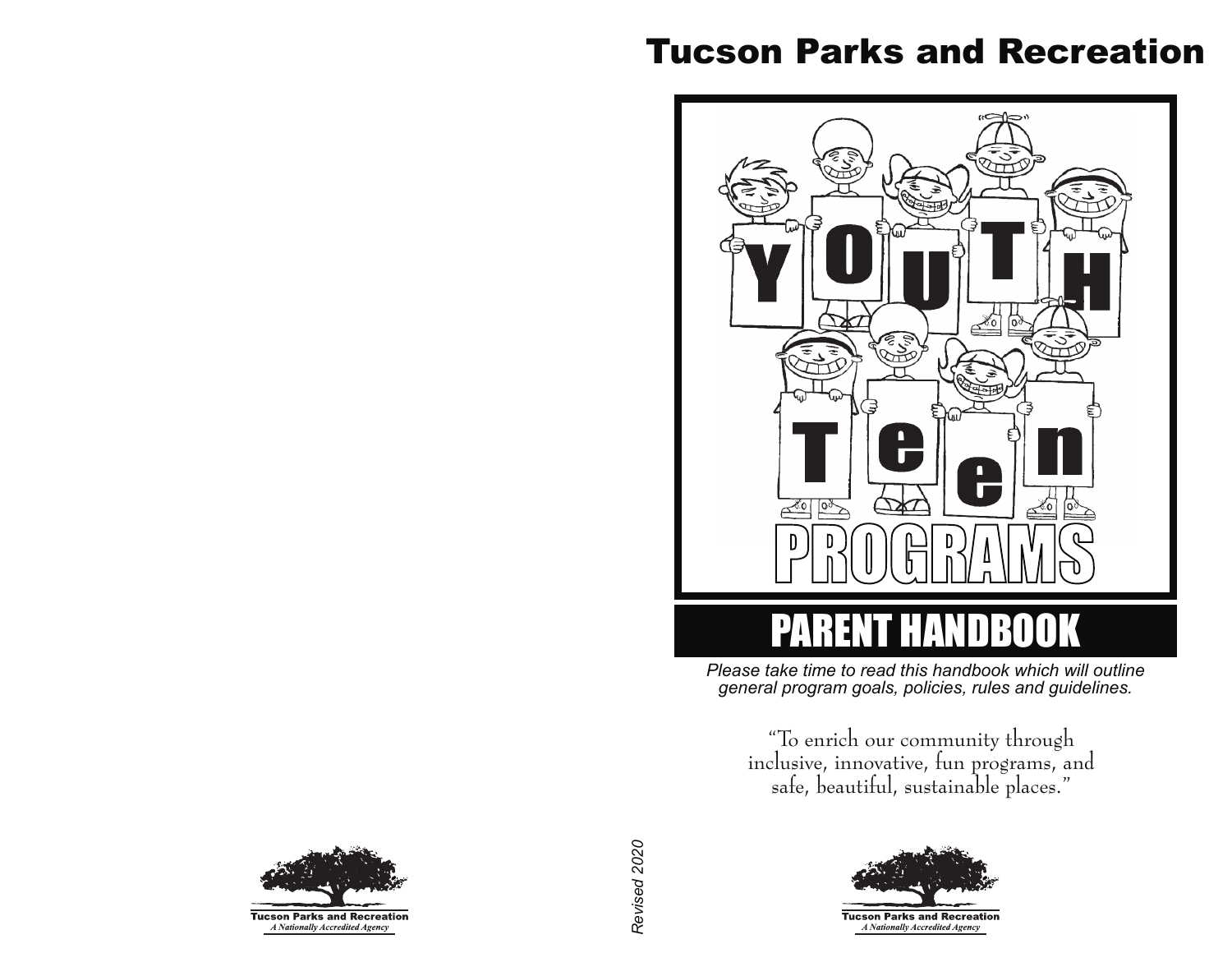

# **Benefits of Accreditation** For our community Demonstrates that our department meets national standards of best practice.Recognizes the community as a great place to live. Helps secure external financial support and reduce costs for the community. Holds us accountable to the public and ensures responsiveness to meet their needs. Ensures that all staff are providing quality customer service.

# **For our agency and staff**

Provides positive public and political recognition. Proves to decision makers, stakeholders and the public that we are operating with the best practices of the profession. Increases credibility and can improve internal and external funding. Improves overall operations and increases efficiency. Enhances staff teamwork and pride by engaging all staff in the process. Creates an environment for regular review of operations, policies and procedures, and promotes continual improvement.

#### **Evaluation of Program**

During each school year and at the end of the summer session, parents/guardians will receive a program evaluation from the site staff. Parents/ guardians are encouraged to complete all aspects of the evaluation. The input received is greatly appreciated and helps to improve the quality of the program. The parent/ guardian support of the program and the evaluation results help to improve the quality of the program offered. Feel free to call or email the Youth and Teen Program office listed on page 3 of this booklet if you have any questions, concerns, suggestions or comments.





**Tucson Parks and Recreation** A Nationally Accredited Agency





 $\bullet$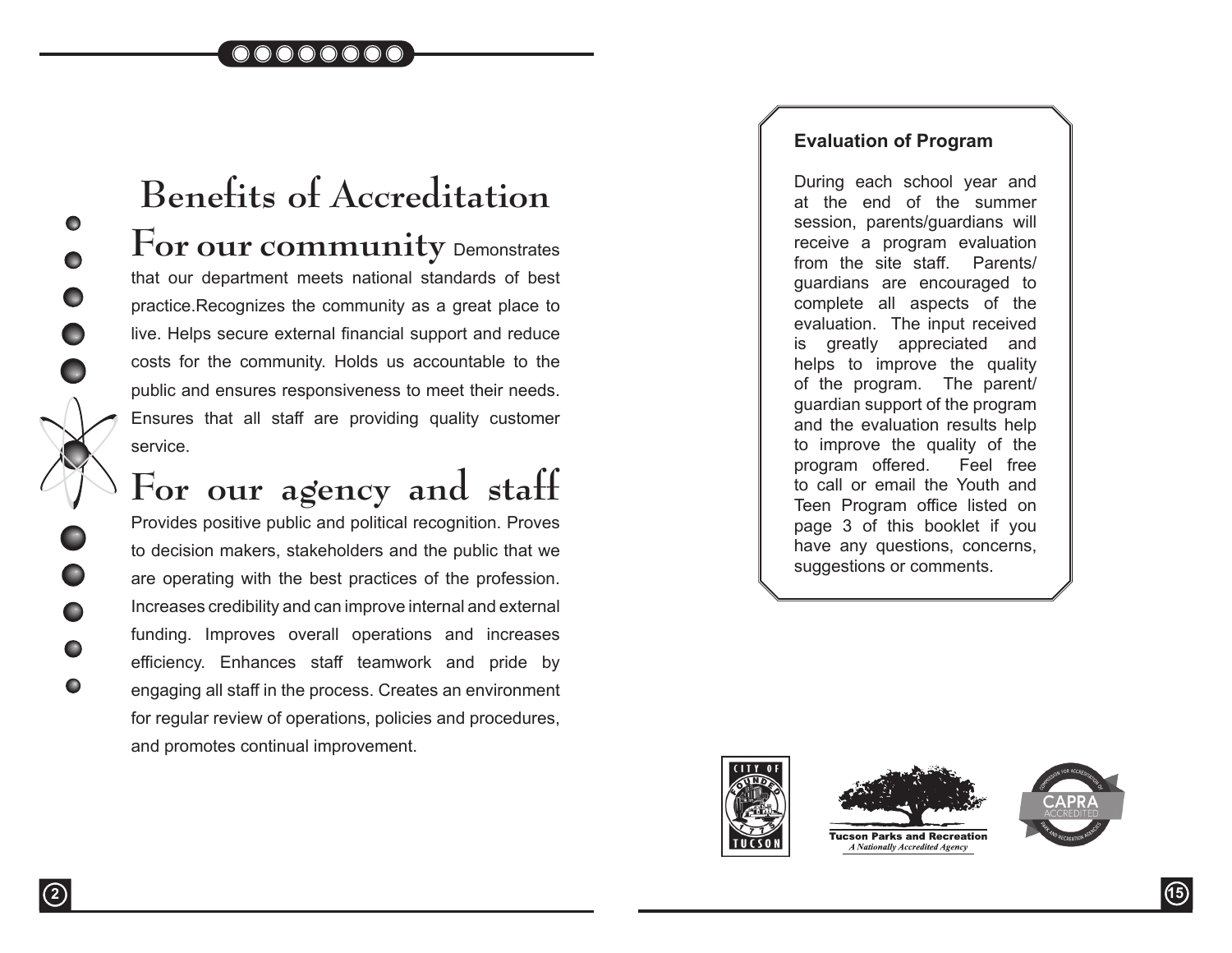

# **RATED**



#### **Movies**

Most sites do not have the necessary licensing needed to show movies. If you child's site does, a notification will be provided in the newsletter regarding the rating of the movie being shown. All movies shown to the program participants MUST be rated "G" or "PG" and store bought or rented.

#### **Homework**

Homework time is offered as a courtesy to parents/guardians, but it is not the primary focus of our program. During the school year, participants, may be allotted between 30-45 minutes a day for homework. Staff are available to assist with homework, however, it is important to note that recreation staff are not certified teachers. If participants do not have homework, word searches, coloring sheets, books, educational games, and/or crossword puzzles will be available during this quiet time.

#### **Program Newsletter**

The program newsletter is one mechanism of communication between staff and parents/guardians. The newsletter will include program information regarding activities, special events, changes in program, an update on field trips and program schedule. The newsletter is posted on the site bulletin board.

### **Snacks**

**14**

Snacks are not provided for participants on a daily basis and may not be available at all sites. Due to the length of time children are in the program, parents/guardians are encouraged to send a snack for their child(ren) as snacks are helpful in maintaining a child's energy. During the summer, some sites are provided breakfast and lunch by the school district; parents/ guardians will be notified if this is available at the site.

Inform site leader immediately if participant has a serious food allergy that requires an EpiPen. Parent/guardian must provide the EpiPen which will remain at site for the duration of the program. The necessary medication forms must be filled out and will also remain on site.

Dear Parents/Guardians:

We would like to welcome you and your child(ren) to Tucson Parks and Recreation Department's Youth/Teen Programs. This handbook will outline general program goals, policies, rules and guidelines.

We hope this handbook will help answer any questions you may have regarding programs. If after reading the handbook you find you have questions, please speak to the staff or Program Coordinator at your child's site, or contact the program supervisor.

Recreation Site/Center Name:\_\_\_\_\_\_\_\_\_\_\_\_\_\_\_\_\_\_\_\_\_\_\_\_\_\_\_\_\_\_\_\_\_\_ Telephone:\_\_\_\_\_\_\_\_\_\_\_\_\_\_\_\_\_\_\_\_\_\_\_\_\_\_\_\_\_\_\_\_\_\_\_\_\_\_\_\_\_\_\_\_\_\_\_\_\_ Staff: \_\_\_\_\_\_\_\_\_\_\_\_\_\_\_\_\_\_\_\_\_\_ Staff:\_\_\_\_\_\_\_\_\_\_\_\_\_\_\_\_\_\_\_\_\_\_\_\_\_\_ Staff: \_\_\_\_\_\_\_\_\_\_\_\_\_\_\_\_\_\_\_\_\_\_ Staff:\_\_\_\_\_\_\_\_\_\_\_\_\_\_\_\_\_\_\_\_\_\_\_\_\_\_ Staff: \_\_\_\_\_\_\_\_\_\_\_\_\_\_\_\_\_\_\_\_\_\_ Staff:\_\_\_\_\_\_\_\_\_\_\_\_\_\_\_\_\_\_\_\_\_\_\_\_\_\_ Staff: \_\_\_\_\_\_\_\_\_\_\_\_\_\_\_\_\_\_\_\_\_\_ Staff:\_\_\_\_\_\_\_\_\_\_\_\_\_\_\_\_\_\_\_\_\_\_\_\_\_\_

**Notice:** *The Tucson Parks and Recreation Out-of-School Programs, KIDCO and In-Betweener's Club are not a licensed child care facility as defined by Arizona Revised Statues Section 36-882.*



Youth and Teen Programs - 520-791-5912 Parks and Recreation Administration -520-791-4873 TPRD-KIDCO@tucsonaz.gov 900 S. Randolph Way • Tucson, AZ 85716

**3**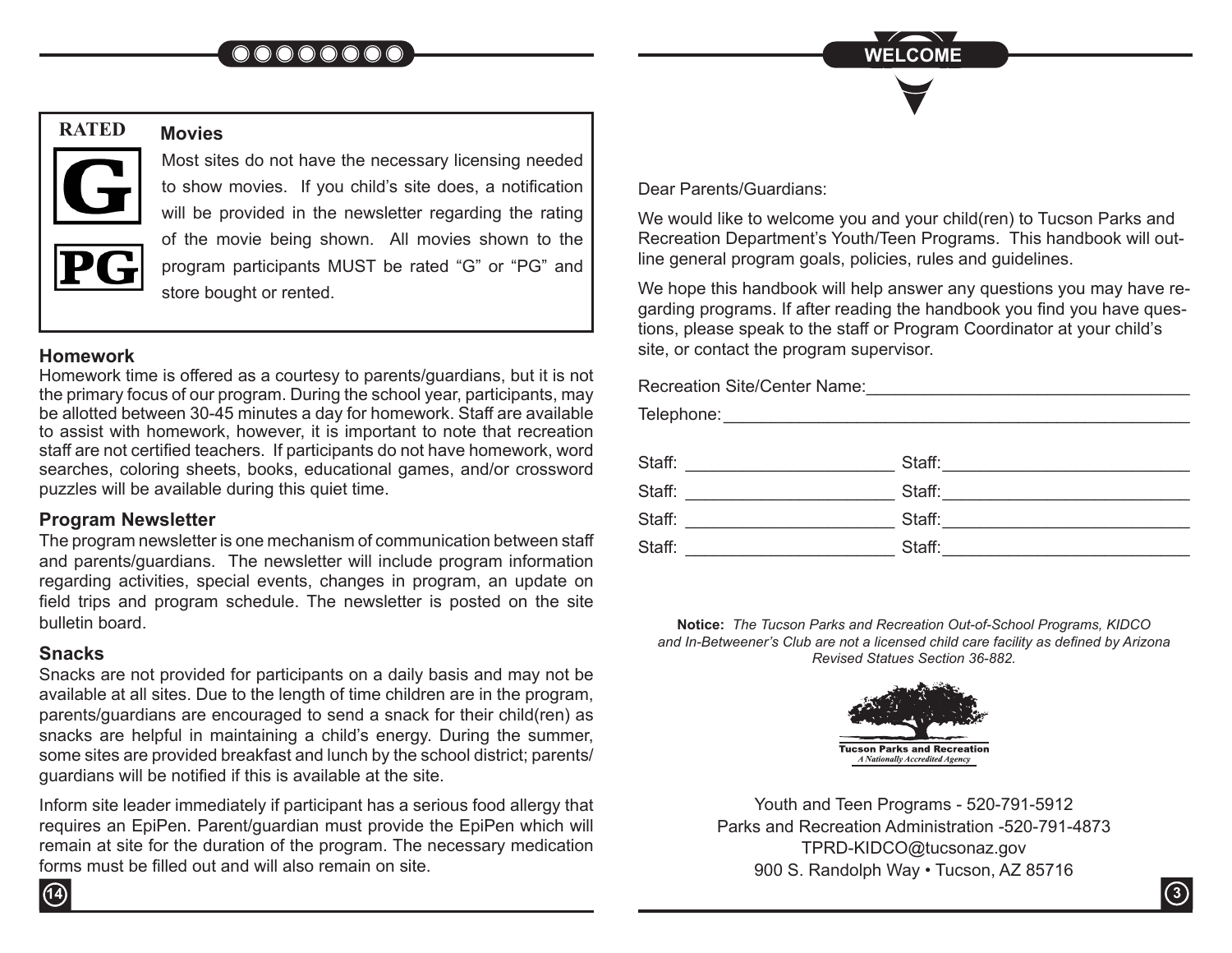| Participant Personal Item/Cell Phone Use  13 |  |
|----------------------------------------------|--|
|                                              |  |
|                                              |  |
|                                              |  |
|                                              |  |
|                                              |  |
|                                              |  |
|                                              |  |

*If you require accommodations or materials in accessible format, or a foreign language interpreter or materials in a language other than English, call Tucson Parks and Recreation Administration at 791-4873 at least five business days in advance.*

# $\bigcirc$

#### **Participant Personal Items/Cell Phone Use**

#### **All personal items, including electronic hand-held equipment, trading cards, toys, etc., should be kept at home.**

Participants are not to use personal cell phones without permission from the site leader and program coordinator. Cell phones must remain out of sight because they are a distraction in the program. Failure to abide by this rule will result in progressive discipline. The Tucson Parks and Recreation Department is not responsible for lost, stolen, or damaged personal items.

### **Babysitting**

The City of Tucson Parks and Recreation Department does not sanction, encourage or endorse our employees to participate in non-Tucson Parks and Recreation childcare activities with families and children enrolled in the program. Such activities that happen after program hours and off site are outside the scope of our employees' duties with the department and program. The City of Tucson Parks and Recreation cannot and will not assume any legal liability that may occur if you arrange outside childcare with program employees.

#### **Attire**

Participants are to wear clothing that allows them to play comfortably and safely. Appropriate attire includes: shorts, pants, T-shirt, blouse, shirt, sweats or a skirt with shorts underneath. It is also important that participants wear closed-toe shoes, preferably ones that offer some form of foot/ankle support. Jellies, sandals or flip-flops are not acceptable foot attire and can be dangerous for play and are unsuitable for many running activities.

#### **Appropriate Swim Attire for In-Betweener's Club (IBC)**

It is recommended that female participants wear a one piece swim suit or shorts and a t-shirt over a two-piece suit.



**4 13**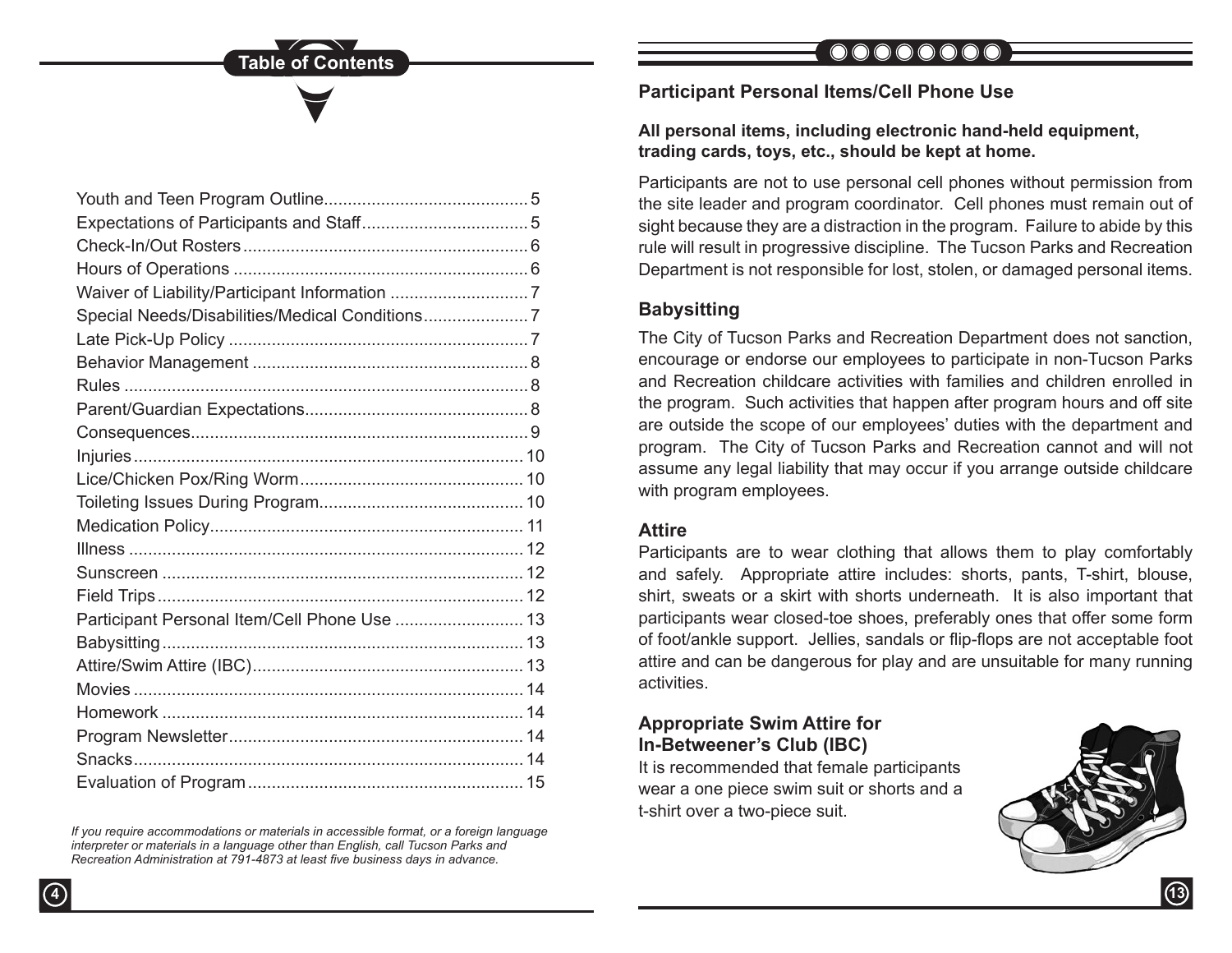# 

## 

#### **Illness**

Parent/guardian will be called to come and take the child/teen home in the event of one or more conditions preventing them from being at program: Possible fever, refusal of medication, severe coughing, chills, aches and pain, discharge from eye or ear, rashes, vomiting, sleeping/severely lethargic, possible infectious conditions, lice infestation or diarrhea. In the event of an emergency 9-1-1 will be called.

#### **Sunscreen**

Parents/guardians are advised to apply sunscreen to their child(ren) prior to the start of each program day due to a portion of the program time being outside. Tucson Parks and Recreation staff are not responsible for providing or applying sunscreen. Participants must provide/apply own sunscreen and parent/guardian must sign the bottom portion of a Medication/First Aid Permit in order for them to self-apply.

#### **Field Trips**

Each site will determine their field trip destinations and will give parents advanced notification for any scheduled trips. Parents will be responsible for turning in a permission slip and fee (if any) within a specified time frame. If staff have not received the permission slip/fee by the specified date, staff will assume that the child will not be attending the scheduled trip. On site activities will be provided for any children not attending a field trip. Please notify the staff if you know your child will not be attending a field trip.

#### **While on field trips all participants are required to:**

- Stay with the staff leader at all times
- Follow all instructions given by any staff person, bus driver or staff of the facility we are visiting
- Respect the equipment and facilities we are visiting and remember we are guests

#### **Follow the rules listed below while riding in the bus/van:**

- Use indoor voices
- Keep hands, feet, and head inside the vehicle
- Remain seated at all times until a staff person or driver tells you it is okay to stand up
- Keep unauthorized materials and harmful substances out of the vehicle (animals, glass objects, etc.)
- Always keep food/beverages in closed containers
- Keep all personal possessions under control at all times
- Arizona Booster Seat Law ARS 28-907 (A) and (B) requires, participants ages 5-7 and 4'9" or shorter must ride in booster seat

#### **Youth/Teen Programs**

Recreation programs for youth are designed for children ages 5-11 or kindergarten through 5th grade. For summer programs, children must have completed kindergarten. Recreation programs for teens are designed for children ages 12-14 (must have completed 5th grade).

We are proud to offer a safe/supervised recreation program which includes activities such as arts/crafts, sports/games, performing arts, guest speakers, field trips and more. Active participation promotes positive values, socialization, healthy attitude, and positive use of time.

### **Expectations of all Participants**

#### **In order to be considered safe and ready to participate in our programs, all participants must meet the following criteria:**

- Check-in upon arrival and check-out before leaving on the Check-in/out Roster
- Participate in program activities
- Function at 1:20 staff to participant ratio
- Follow program rules and basic directions/instructions
- Have independent self-help skills (toileting and eating)
- Stay with assigned group and not wander or run off
- Mainstreamed at least part of the day (school-year)
- Not harmful to self or others

### **Staff Expectations**

- Staff will plan and implement safe, structured, creative and fun activities while maintaining supervision and control of their group of participants.
- Staff will reinforce positive behavior through the use of incentive programs and redirecting negative behavior. It is up to each individual site to determine what type of incentive program works best for the participants.
- Staff will maintain open communication with all parents/ guardians and participants. **<sup>12</sup> <sup>5</sup>**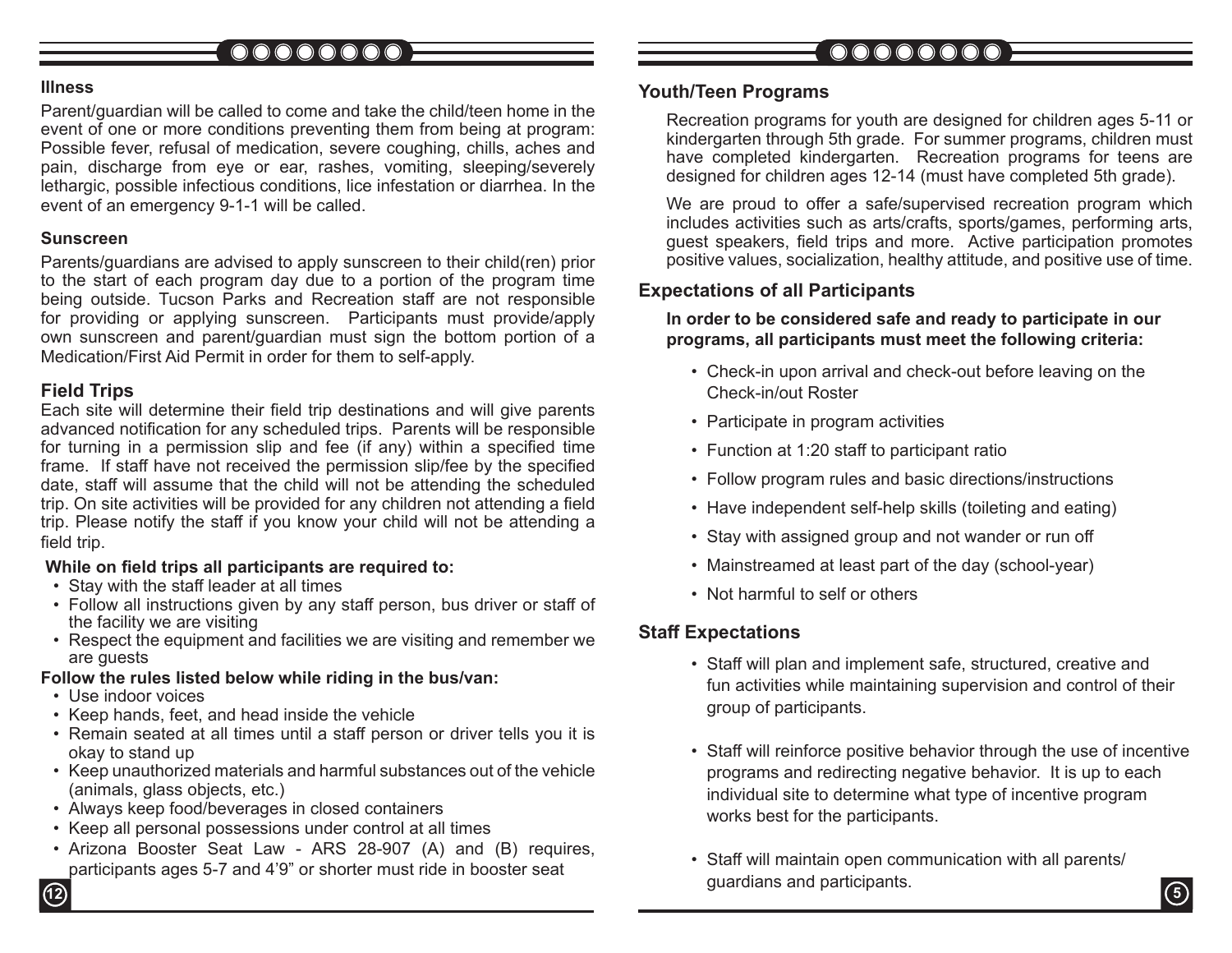#### **Check-In/Out Rosters**

All participants are required to check in upon arrival and check out before leaving on the Check-In/Out Roster located on-site. Essentially this means there is not an attendance roll call like school or day-care. If your child is not attending, there is no requirement to call program location and no one from the program will call you. This means that participants that are authorized to walk home can check out and leave. Participants may only sign in once per day.

When you register for programs, you will be required to complete a Waiver of Liability and Participant Information form. This form provides space for you to designate a 'Departure Status' or how your child will be permitted to leave the program (Parent/Guardian pick-up or walk). **If your preferred departure status changes, please notify the Site Leader and Program Coordinator immediately and make note on the Waiver of Liability form.** 

**IMPORTANT:** A participant is free to check out and leave from the program site. Staff cannot physically restrain a participant who is not authorized to walk home but is trying to walk home. If your departure status states that parent/guardian pick-up is your preference, staff will begin calling the numbers listed on the Waiver of Liability and Participant Information form. It is very important for you to ensure that your contact information is up-todate, and that you communicate your check-in/out preferences with your child.

### **Hours of Operation**

Afterschool programs operate from school dismissal and must be checked out by end of program on all school days. Recreation programs operate on early out days, but do not always operate when the school is closed check with site staff for more information about out of school days at recreation centers. The hours of operation for summer programs vary from location to location. The program is not offered on City holidays.

#### CITY OF TUCSON PARKS AND RECREATION

### **MEDICATION POLICY**

The following information is to inform the parent/guardian of their responsibilities if a child requires medication(s).



- For each mediation required (prescription or nonprescription) a Medication/First Aid Permit must be filled out and signed by Parent/guardian. Staff will not administer any medication without a signed Medication/ First Aid Permit. For a complete listing of the federally controlled prescription narcotics (Parks and Recreation staff are not permitted to administer) please review the Controlled Substance Act, schedules I, II, III and IV website, www. usdoj.gov/dea/pubs/CSA.HTML
- Parent/guardian will also sign a Medication Receipt form when Parks and Recreation staff receive any medication and will sign a Return of Medication Receipt at the end of the program.
- All prescription medication must come in a prescription bottle with a legible pharmacy label on it. The label must contain the participant's full name, the pharmacy number, doctor's name, the name of the medication, expiration date, dose, frequency required, and specific instructions for administering. No expired medication will be accepted.
- Staff will distribute medications according to times and directions listed on pharmacy bottle.
- No injections or invasive medical procedures will be performed by staff members (excluding EpiPens). Any diabetic treatments must be used independently and self-administered when needed.
- If a participant is responsible for the self-management of medication, parent/guardian will provide written directions on or attached to the Medication/First Aid Permit. The program staff must be aware of what medications participants are taking and proper dosages.
- All non-prescription medications, including sunscreen, must be submitted in a new, sealed container with the participant's full name and expected frequency of use and dose on the bottle.
- If a participant refuses to take the medication, this will be recorded on the Daily Medication Log. The parent/guardian or emergency contact will be notified to pick up the participant within an hour.

**6 11**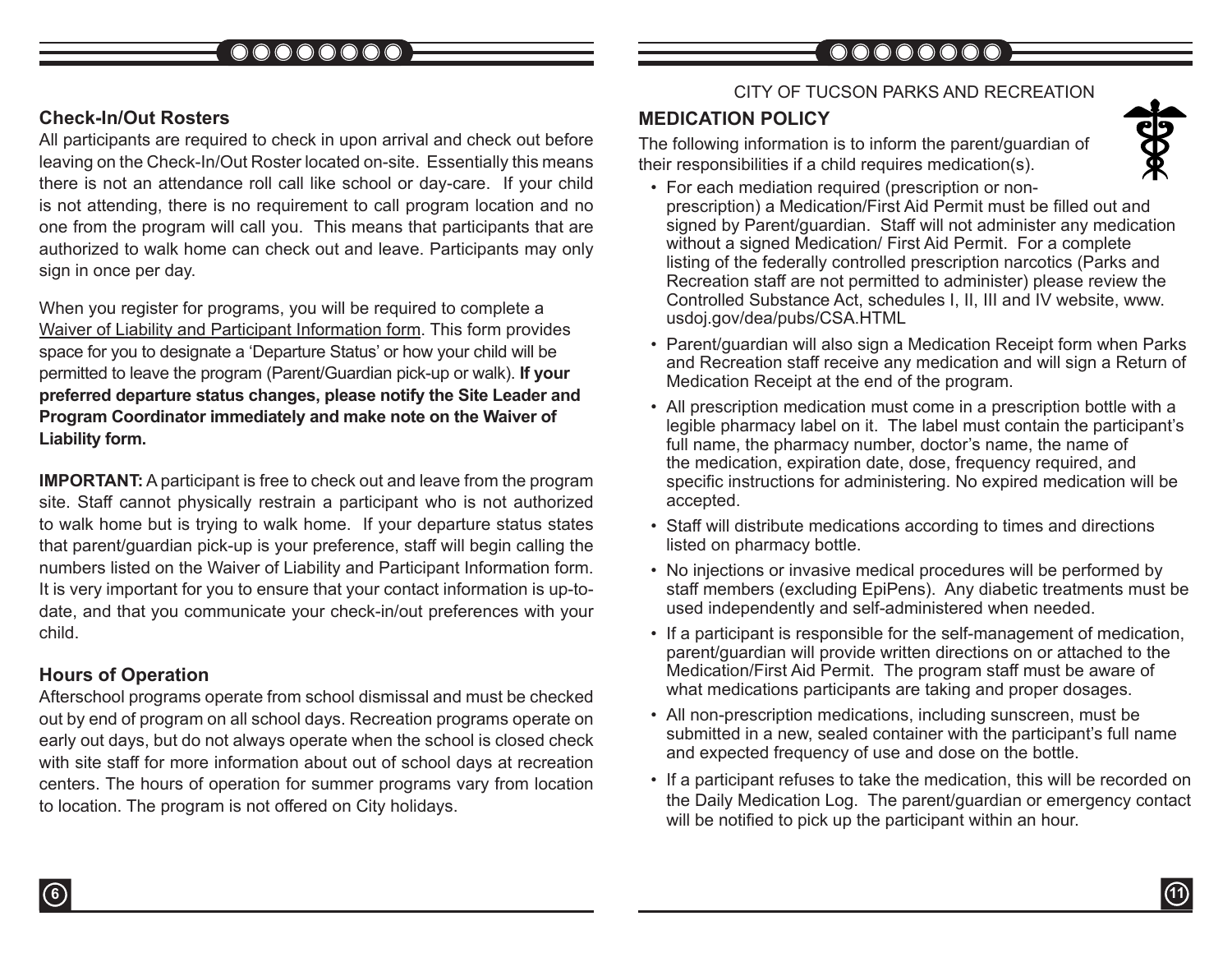## 

## 

#### **Injuries**

If a participant is injured or becomes ill during program hours, the parent/ guardian will be informed regardless of the extent of the injury or illness. The Waiver of Liability/Participant Information form designates whether employees have permission to secure proper medical care if we cannot reach the parent/guardian. It is vital that **all information must be current**, if any information changes, you must inform the staff immediately, so changes can be made on Waiver of Liability form. In either case (injury or illness), it may be necessary for a parent/guardian to pick up the child immediately from the program.

If a participant is injured, staff will evaluate the injury. All staff are CPR and First Aid certified and can attend to minor (scrapes, cuts, and bruises) injuries. If staff observe or feel the injury may be more serious, 911 will be contacted. Site staff will contact the parent/guardian or emergency contact person and inform them of the situation. Staff does not ride in emergency transport, so it is imperative the Alternative Contacts section on back page of the Waiver of Liability/Participant Information form be filled out if parent/guardian can not be reached.

#### **Lice, Chicken Pox, Ring Worm or other infectious diseases**

If a participant comes to the program with, or has been exposed during the program to lice, chicken pox or ring worm, staff will send a note home informing parents/guardians of the situation. Lice, chicken pox or ring worm are considered infectious or contagious diseases and children cannot attend the program until they have been properly treated. A participant who arrives at the program infected will be expected to be picked up immediately. If a participant has an outbreak of lice, a wait time of 48 hours after treatment is required to return to program. If a participant has more than one outbreak in a session, a Program Team meeting must be held to discuss the associated health issues and length of time away from program.

#### **Toileting Issues During Youth Programs**

The expectation is that all participants are able to use the restroom independently. If a participant wets or soils their clothing during the program, participants must also be able to wash up and change their clothes or the parent/guardian will be called and within 1 hour must provide a change of clothes or take the participant home.

If toileting issues become chronic, a Program Team meeting will be set to discuss possible medical or other issues that may contribute to the incidents and at that meeting, the team will create an action plan and monitor progress on a daily basis.

#### **Youth/Teen Program Waiver of Liability/Participant Information Form**

Completion of this form is necessary for participation in a Parks and Recreation program. It is extremely important that the waivers contain **upto-date** information, that both sides are filled out completely and the waiver is signed by the parent/guardian on the first day of program. **Failure to do so will result in your child being unable to attend until completed.** When any changes are made to a participant's waiver form, the parent/ guardian must initial and date next to the changes made.

#### **Special Needs/Disabilities/Medical Conditions**

In order to maximize a child's recreation experience, please discuss any pertinent or helpful information with the Program Coordinator/site staff and include this information on the Waiver of Liability/Participant Information form. Staff does not provide individual care for participants. All participants must have self-help skills (toileting, feeding, changing).

#### **Late Pick-Up Policy**

Participants are required to check out by the end of program each day. There is no grace period. The official time used is the facility clock in the Multi-Purpose Room. In the event a child is picked up late as stated in the Waiver of Liability/Participant Information form, the parent/guardian (or designated pick-up person) will sign the late pick-up log.

Thirty minutes after program dismissal time, if children have not been picked up, and if parents/guardians or emergency contact persons cannot be reached by staff, the police (9-1-1) will be contacted to assist in the matter. If a parent/guardian calls because an emergency arises staff can remain with the participant until he/she is picked up to a maximum of 1 hour.

**The late pick-up policy is as follows: 1st late pick-up:** Verbal warning **2nd late pick-up:** Written warning **3rd late pick-up:** 1 day suspension **4th late pick-up:** 3 day suspension **5th late pick-up:** Expelled from the program

**10 7** *Parent/Guardian will be asked to sign the late pick-up log acknowledging the consequences for late pick-up.*